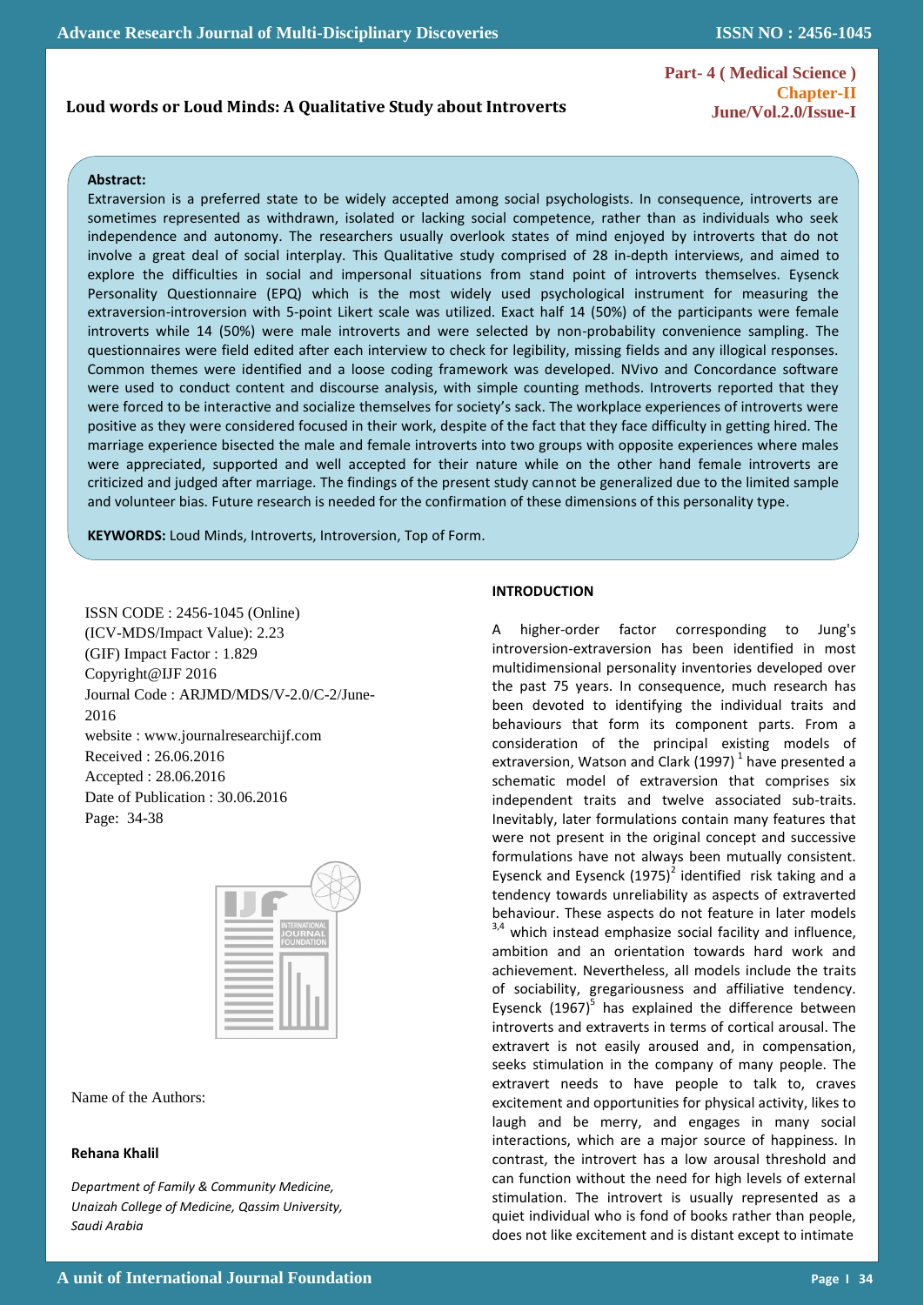friends<sup>2</sup>. The view that extraversion is a preferred state has come to be widely accepted among social psychologists. In consequence, introverts are sometimes represented as withdrawn, isolated or lacking social competence, rather than as individuals who seek independence and autonomy. Concentration on the link between extraversion and happiness could have led researchers to overlook states of happiness enjoyed by introverts that do not involve a great deal of social interplay.

This distinction relies on individual differences in the need for stimulation, but is stimulation the same as happiness? Introverts may not derive much satisfaction from gregarious situations because they do not need the external stimulation provided by the presence of many people, but they could be no less open to other kinds of happiness. Whereas extraverts need many people around them, introverts may be more selective and focus on establishing individual affiliative relationships with a few special friends and experience higher levels of empathy with them.

Introverts may have highly satisfying leisure activities that can be carried out in relative isolation. They may also enjoy an intense inner life, based on intellectual, musical or religious activities which give them much to think about without the need to rely on other people<sup>6</sup>. The present study was, undertaken to explore the difficulties in social and impersonal situations from stand point of introverts themselves.

# **MATERIAL AND METHODS**

Study participants were chosen by nonprobability convenience sampling. Participation into the study was solely on a voluntary basis and whoever volunteered was reassured that all information obtained will be kept confidential and secure.

Identification of introverts was accomplished by using Eysenck Personality Questionnaire (EPQ) which is the most widely used psychological instrument for measuring the extraversion-introversion. Hans Eysenck described extraversion-introversion as the degree to which a person is outgoing and interactive with other people. These behavioural differences are presumed to be the result of underlying differences in brain physiology.<sup>5</sup> It consisted of 10 items with a 5-point Likert scale ranging from **Inaccurate** (=1),**, Moderately Inaccurate**(=2),**,Neither Inaccurate nor Accurate**(=3)**, Moderately Accurate**(= 4)**, and Very Accurate** (= 5)**.** The EPQ has a possible range of scores from 10 to 50.

We conducted in-depth interviews to provide respondents the freedom and opportunity to discuss their experiences and perceptions in greater depth. A discussion guideline was developed and pre-tested on three participants identified as Introvert through Eysenck Personality Questionnaire.

Extensive revisions were made in the content of the guidelines as well as in the conduct of the interviews by deleting the questions that were not generating any meaningful responses and adding probing along with exploring questions. In addition, the guidelines were further modified during the actual interviews to enable more details to be elicited on the themes under study. The interviews were carried out over a period of six months (August 2015 to Jan 2016) in several locations of Gulshane-Iqbal town, Karachi, Pakistan. The population living in Gulshan-e-Iqbal town is very similar in socio-economic characteristics.

None of the respondents were interviewed more than once. The interviews were conducted either in separate rooms or in an enclosure as private as possible, generally without any other person present. The study objectives were explained to the respondents before the interviews took place and they were assured of the anonymity of their responses. A verbal consent was taken for conducting and taping the interviews. The initial section of the interview was based on eliciting socio-demographic information in an attempt to create a rapport with the respondent. The interviewer used the guideline questions to focus the discussions, but was not limited to merely these specific questions. In fact, respondents were frequently probed to elicit explanations and further details.

The study cohort consisted of 28 introverts and recruitment was stopped when saturation was reached for the key study themes. In total, 28 in depth interviews were conducted, out of which 14 with female introverts and 14 male introverts. Interviewer conducted face-toface interviews and data was recorded on a pre-coded questionnaire. Each in-depth interview lasted about 60 to 90 minutes. All interviews were tape-recorded in the respondent's native vernacular and written notes were also made simultaneously. All these interviews yielded usable transcripts. The researcher transcribed the interviews directly into English to minimize data loss, keeping the original phrases and key words that the respondents used. The interviews were read several times and highlighted to identify the common major themes. A loose coding framework was developed and content analysis was performed. NVivo and Concordance software were used to conduct content and discourse analysis, with simple counting methods.

# **ETHICAL CONSIDERATIONS**

After briefing the study purpose, an informed consent was obtained from all of the participants without coercion. Confidentiality and anonymity of the participants, and protection of data gathered was ensured.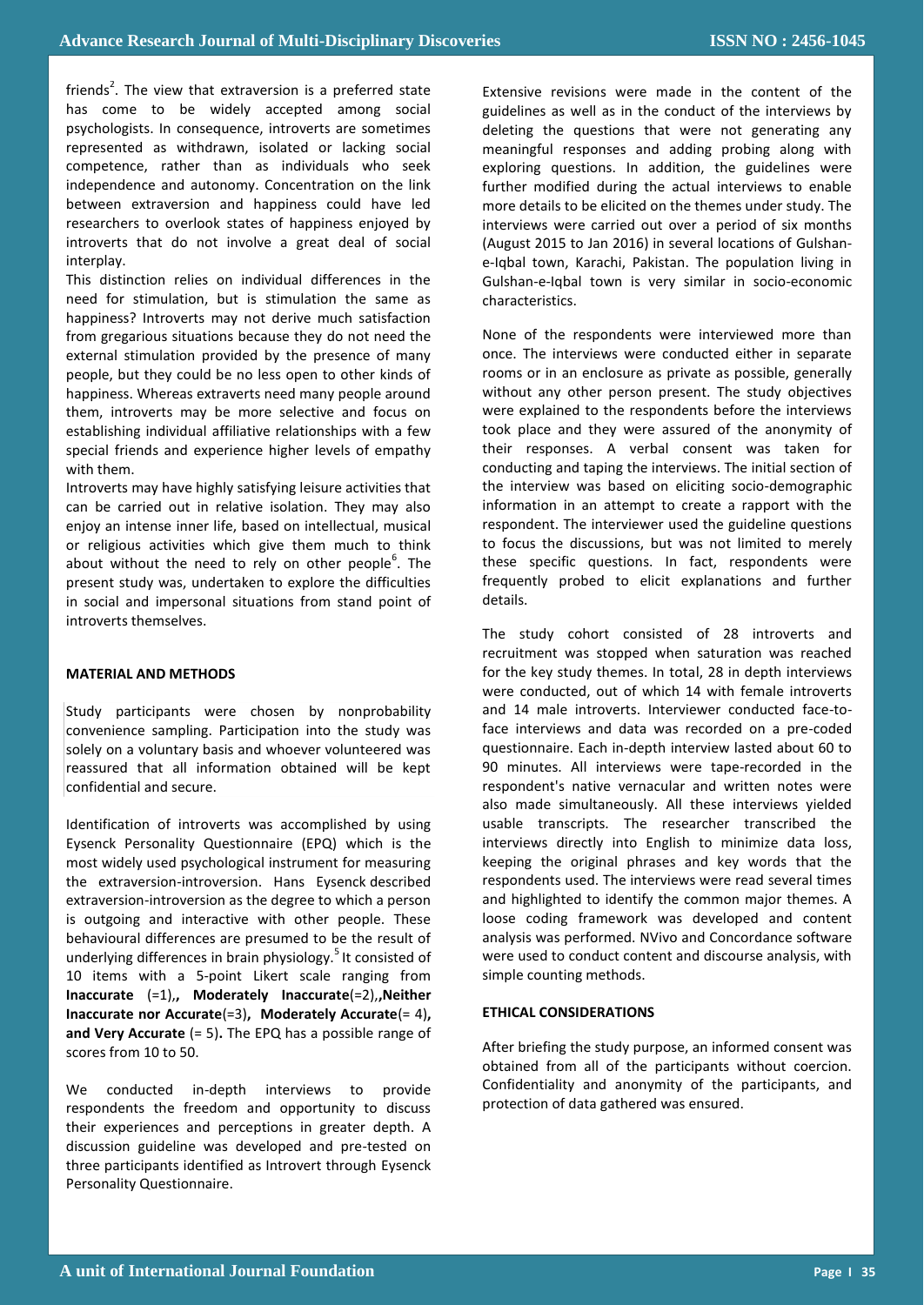# **RESULTS**

Exact half 14 of the participants were female introverts while 14 were male introverts. Majority of participants were between ages 25 and 35 years. All of them 28 (100%) were married. All participants were educated with half (14) of the sample had postgraduate degree. (see table 1)

The interviews were conducted by principal investigator herself. A detailed summary of each interview was written and selected quotes were transcribed precisely in the respondents 'verbatim. Three main themes emerged: Forced Extroverted-Introverts, Work place Experiences, and Marriage and Introversion.

| Table 1.<br>Demographic Characteristics of the Participants (n=28) |                 |          |                 |
|--------------------------------------------------------------------|-----------------|----------|-----------------|
| <b>Variable</b>                                                    | <b>Category</b> | $n=28$   | %               |
| <b>Gender</b>                                                      | Male            | 14       | 50              |
|                                                                    | Female          | 14       | 50              |
| Age (years)                                                        | $18 - 24$       | 09       | 32 <sub>2</sub> |
|                                                                    | $25 - 35$       | 16       | 57              |
|                                                                    | > 35            | 03       | 11              |
| <b>Marital Status</b>                                              | Married         | 28       | 100             |
|                                                                    | Unmarried       | 00       | 00              |
| <b>Education level</b>                                             | Intermediate    | 04       | 14              |
|                                                                    | Graduate        | 10       | 36              |
|                                                                    | Post-Graduate   | 14       | 50              |
| <b>Employment</b>                                                  | Employed        | 20       | 71%             |
|                                                                    | Unemployed      | 08       | 29%             |
| <b>Religion</b>                                                    | <b>Muslims</b>  | 28       | 100             |
|                                                                    | Christian       | $\bf{0}$ | $\bf{0}$        |
|                                                                    | <b>Others</b>   | 0        | $\bf{0}$        |

# **Forced Extroverted-Introverts**

Among 28, 17 introverts admitted that they either learnt or pretended to be extroverts because they felt there's something wrong with them, and tried to pass as extroverts. However, they confessed that whenever someone tries to pass as something he/she is not, he/she loses a part of his/her personality along the way. They said, it's a big pain for the introverts when they are forced to become an extrovert. It's like changing a lefty child into a right handed person. One 32 year old male explained it as:

"I'm very introverted, but have trained myself to function fairly well in large groups of people. I definitely need re-charge time after any interaction. I literally feel drained physically, mentally, and emotionally from forcing myself to be 'on'."

# Same thought was shared by a 25 year old lady in the words:

"I just always called myself an "extroverted introvert." She summed it up quite nicely "I'm an introvert who exhibits many of the traits of a stereotypical extrovert in addition to the introvert ones. Definitely have to have alone time at the end of the day, though, or I wear out completely."

#### **Workplace Experiences**

Of the 28, all males while only 6 females were working. Interestingly enough their workplace experiences were similar. All of them were of the opinion that their focused attitude is appreciated at their workplace. A 30 year female stated:

"I think in successful organizations the approach to management and appraisal is to be able to get beyond the superficial impression, and to make sure people's contributions are identified and recognized - regardless of whether people are shouting from the rooftops."

When they were asked about their job appointment, a 35 year old male communicated:

"There is a place for selling yourself and making sure your achievements are recognized in most jobs, which might be easier for some personality types than others, because research shows there is no correlation between the most talkative person in the room and the best ideas".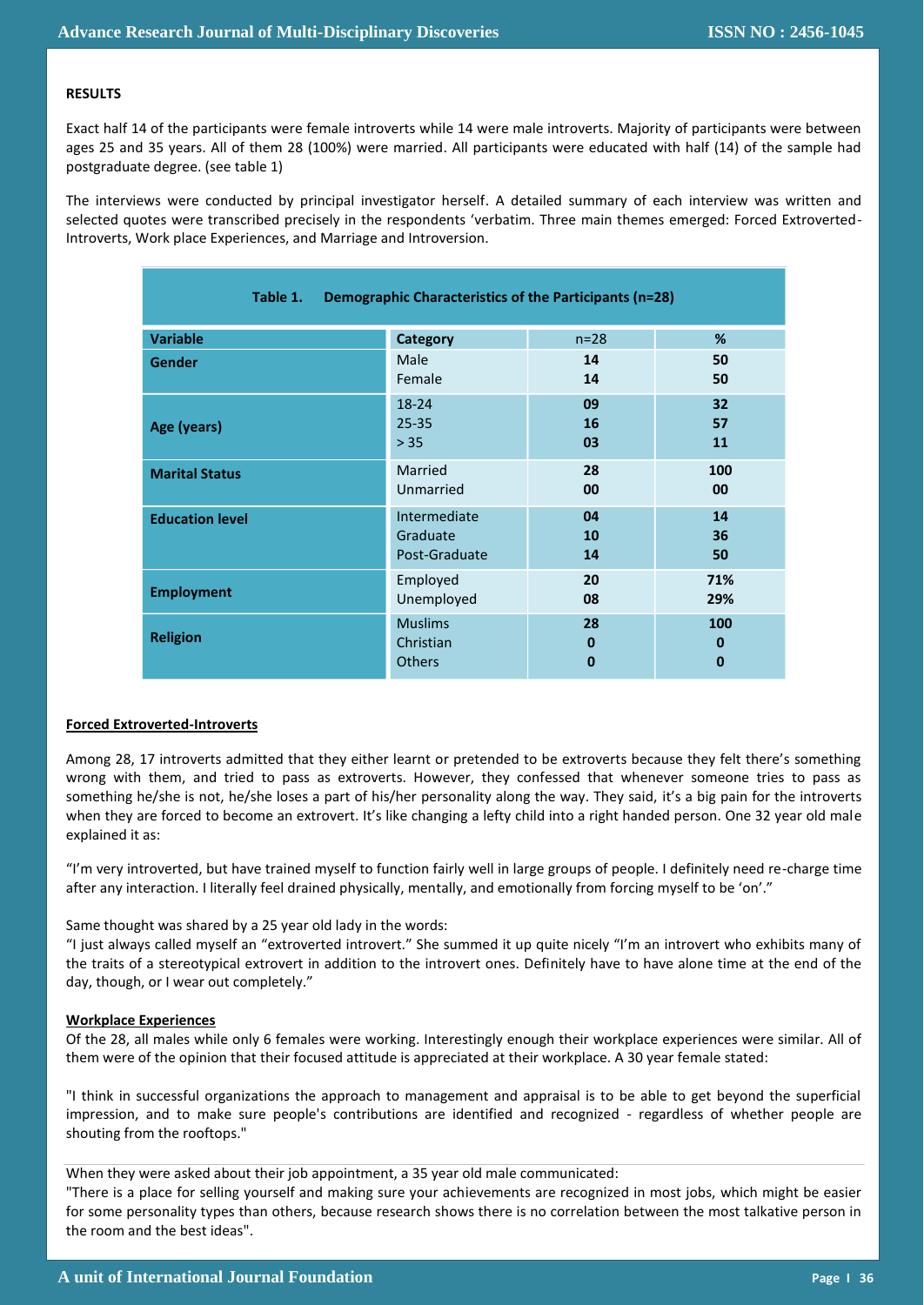However, 11 of them declared that initially they faced difficulty in getting jobs but then their work was appreciated with the course of time. According to a 27 year old male:

"I think it's at the job interview that introverts face the biggest challenge. Job interviews tend to require a person to "blow one's own trumpet" which is something that us introverts aren't inclined to do. Introverts tend to be the ones who keep their heads down and get on with the work; it would be nice if human resources managers would recognize this at the interview."

# **Marriage and Introversion**

The experience of marriage divided the sample in two equal halves. The experience of male respondents of the study was entirely opposite to female introverts. All 28 respondents were married and they shared the impact of introversion on their married life. Among the 14 male introverts, 12 revealed that male introverts are given their space to revitalize. A 32 year old man said:

"I like family to come over and visit but I need a day to recover afterwards to 'process' it later, and it can keep me awake for hours, while my mind sorts through every single thing said or done! Thanks to my wife who gives me space and understand that I need some privacy more than often. The big difference which I noticed in my life after marriage is I'm easily excused from attending parties and social gatherings."

Male introverts are appreciated for their nature after their marriage. They are suddenly labeled rational and smart. Even though the female introverts are not always appreciated but after marriage the situation get worse for them. Not only husband but in-laws give them a real tough time. Misunderstandings increases in frequency after marriage. They are forced to attend all social gatherings and always judged by the in-laws around. A 28 year old female disclosed:

**"I'm expected to keep the conversation going.** Because they can't stand silence, they want to engage in conversations to fill up the void, and I being an introvert don't fulfil their need to do so. After chatting about non-sense to please them, I need to space out or think because I did what makes others happy, at times I feel like a clown, juggling to entertain small children. When you stop "entertaining" them, they will get upset".

The study shows males do face problems before marriage but after marriage they can easily enjoy their privacy but the case is reverse for the female introverts. A 30 year old female voiced her thought as: "I grew up introverted. Not lonely, just prefer to keep to myself. I can do extroverted things, like speak in front of people, but it drains all the life out of me. But since I'm married, the choice is not always mine. I often forced to get socialize. It's just exhausting to be in over-stimulating social situations. In multiple conversations round dinner tables, at parties, or even in crowded city centres I "zone out" and just feel knackered."

Another lady of 30 years who was also working narrated it as follows:

"Being woman in a society like Pakistan is not easy but if you are an introvert too then the problem multiplies two

fold. They think introversion is exclusively a male trait. On work place there is no prejudice against any introvert whether male or female but at home specially married females face problems due to their preferred quietness. If I don't comment on any issue discussed by my in-laws, they think I am shrewd, witty, or foxy. Sometimes they make me feel like I am unintelligent, lagging, and unfriendly". She further added, "Anyways, as I said, the problem is not the introversion; it goes much deeper than that**."**

A 40 year old woman expressed her feelings about her nature as:

"There's nothing wrong in being an introvert. Staying calm makes me feel secure, makes me independent, feel free, allows me to think more, and the list goes on and on. Cause everyone around wants to be a speaker and not a listener. I'd cherish this trait of mine; very few remain of your kind".

# **DISCUSSION**

As originally described by Jung  $(1928)^7$ , introverts and extraverts differ in their primary orientations. The introvert's main concern is to establish autonomy and independence of other people, whereas the extravert looks towards and seeks the company of others. Jung envisaged introversion and extraversion as two alternative orientations, and expressed no opinion about which was the more desirable. However, Jung's typology was adopted by other workers beginning with Freud, who considered extravert behaviour to be a sign of maturity and introvert behaviour a sign of arrested development<sup>8</sup>.

There can be little doubt that social interaction is enjoyable to extraverts and that social interaction can be a major source of pleasure and happiness. Contemporary life is highly interactive. It is increasingly necessary to rely on others for the needs of daily existence and people are often required to live and work in close proximity. One consequence of this is that happiness derived from largely solitary activities has either been overlooked or explained in `Para social' terms.<sup>9</sup>

The findings of current study showed that there is a continuous societal pressure on introverts to change their nature. The reasons behind are extraverts outnumber introverts by about three to one<sup>9</sup> and introverts are usually thought to be pessimists and sad. However, there is no relation between happiness and being extrovert. Peter Hills and Michael Argyle done a study in  $2001^{10}$ , they observed that when the effect of extraversion was controlled for by partial correlation, the association between happiness and life regard, self-esteem, life orientation and neuroticism hardly changed, which suggests that these variables are substantially independent of extraversion. However the association between happiness and affiliative tendency and preference for solitude became non-significant, which suggests that these variables are more closely associated with extraversion than with happiness. These results were substantiated by factor analysis, which showed that selfesteem, life regard, life orientation and neuroticism were most closely associated with happiness, whereas extraversion related more closely to affiliate and empathic tendencies and a preference for solitude (negatively). The conclusion from these analyses was that,